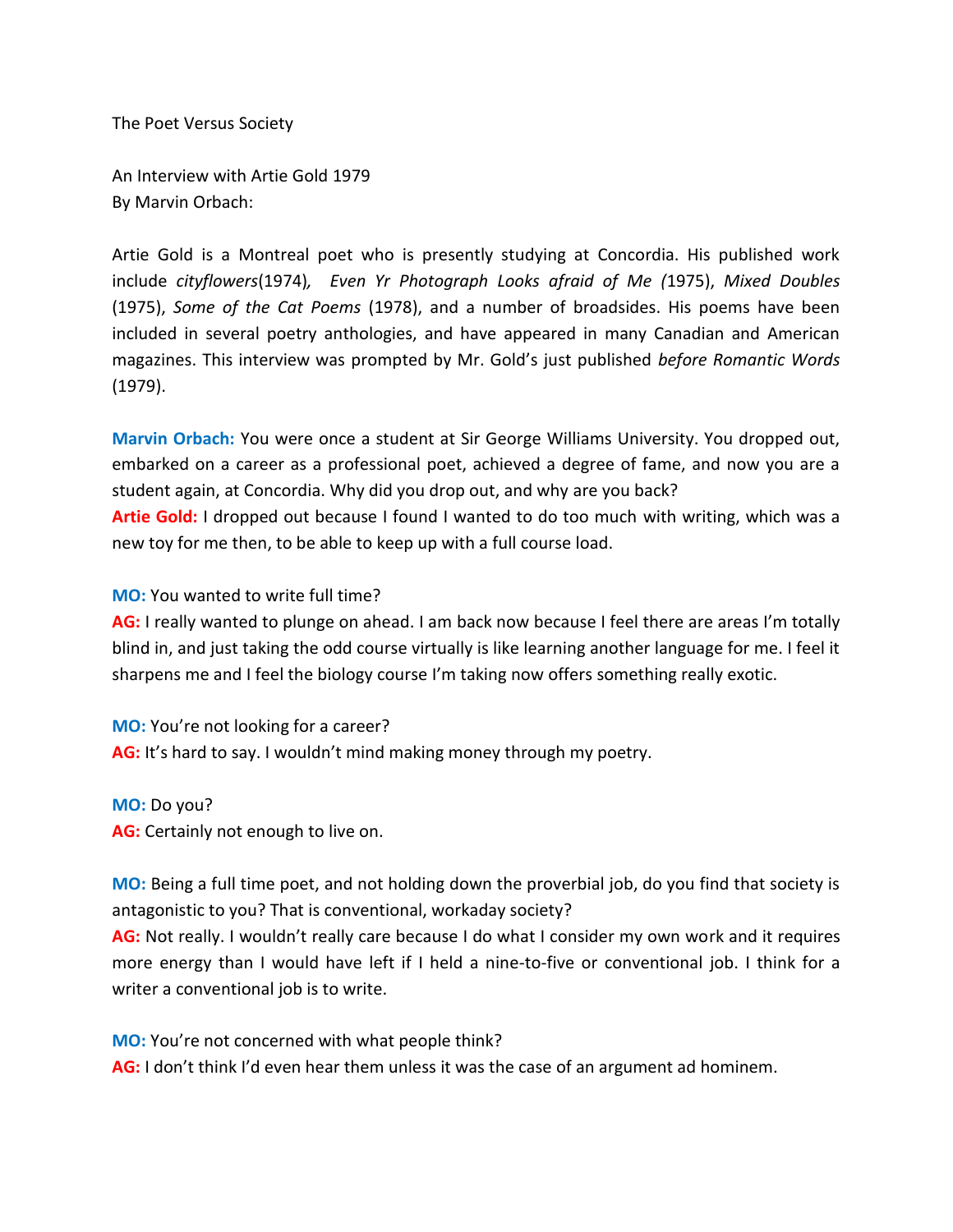## **MO:** Are you writing now while you are studying?

**AG:** not a great deal. I do keep up a correspondence, and I constantly mull through half-finished and unfinished poems and scraps to see if I can have something rise out of their ashes.

# **MO:** As a creative artist, what value do you feel you have for society?

AG: This is a difficult question. I was talking with John Newlove once. We were discussing how we were affected by various reviews we got, and we were also discussing one's own reaction to one's work—not necessarily how it's structured to meet the world, but whether it's a tool or just an analogue unit sent out for somebody to study and interpret.

So poetry may be a liturgy or it may be just an object, and I think that's in the hands of the person who tries to use it. I think any poetry able to hold a person's interest has something of value for that person. I don't use poetry as a proselytizing device. I feel it's important for me to write because I have an urge, because I find energy in writing and a certain kind of energy called voice.

**MO:** Artie, I find your poetry to be very much alive, whether you are writing about felines or sex at thirty one. Do you labour long and hard at your craft to achieve this vitality, or do your poems come spontaneously?

**AG:** I do both in combination thereof. Some poems I haven't been satisfied with. At times I fused two like poems together, seeing an identical music in each, and run one after the other, making each a stanza of a new poem, rather than two short poems in themselves. At times after having quite a session writing—writing twenty or thirty poems—I find I'm warmed up, and the next piece of work I do will have an evenness and a dynamism and seeing spontaneity that I couldn't achieve otherwise.

# **MO:** To what extent may you be labeled an experimental poet?

**AG:** I think the poet who doesn't use a scheme of poetry which has pre-existed, like rhyme or sonnet, in a sense is an experimental poet. Because he is dealing with new structures he has to invent as he goes about expressing himself. Generally when one thinks of an experimental poet one thinks of a sound poet or a visual arts poet who paints huge things on billboards. These aren't experimental things. They are side excursions into shamanism. In fact they mix poetry with something that is not poetry.

One of the needs of poetry has is to be constantly revitalized, and it must aim at the centre and stay there. Probably only novelty is freshness, experiment is process. All experiments are the same in that they either succeed or fail, and they usually have a clumsiness to them. In fact the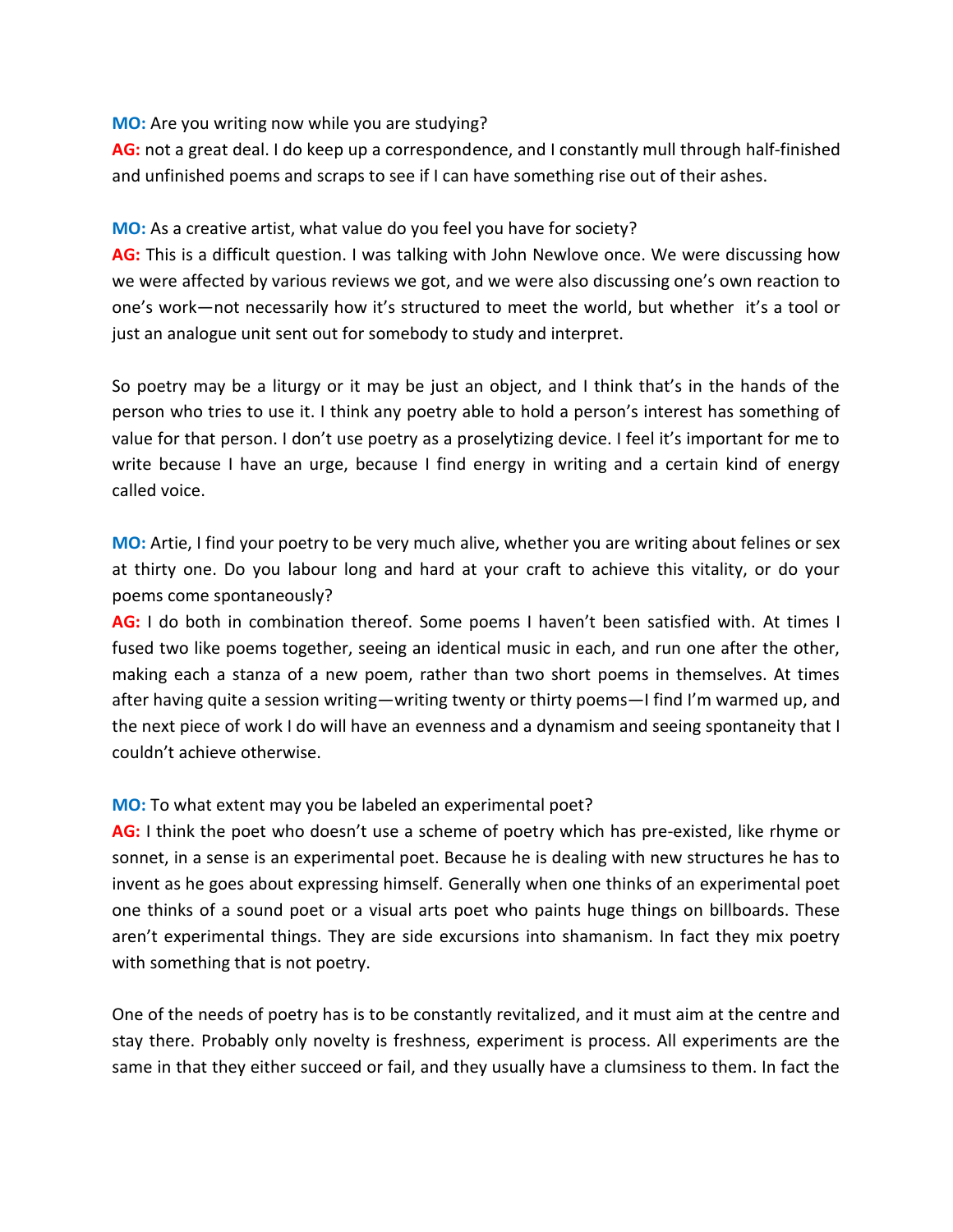experiment is the root experience which when proven to succeed should become the formula for the poem.

**MO:** Have you experimented with drugs, and if you have, has that fueled your work?

**AG:** Psychiatrists and pharmacologists experiment with drugs. I think you can only experiment with drugs on an unwilling G.O. or on a cat. I've taken them at times. I find that sometimes a chemical stimulus can be a channel into a deeper experience, and can engage one's language and one's mind in a spirituality which may not be there in the straight expressing of one's thoughts. Charles Bukowski is a person who happens to get blind drunk before he does any writing. It's hard to think of that as experimenting.

**MO:** David Solway has called you "perhaps Canada's most prolific poet." What percentage of your total output do you think worthy of publication? **AG:** that's difficult to answer.

**MO:** What percentage do you publish?

**AG:** probably one in every fifteen poems has some appearance, mostly in little magazines. Maybe one in twenty becomes a poem in a book.

**MO:** You have been accused of being overly influenced by American writers, and not being a truly Canadian poet. Indeed, one can see the Americans, Jack Spicer and Frank O'Hara, in your poetry. What is your answer to this kind of criticism?

**AG:** It's usually not very polite. When I consider what's here and what's there, and step forward to decide on a mentor, I fully intend to take the one that will benefit me the most, and whose work I respect, and I can't think of any Canadian poets who can hold a benzene torch to Frank O'Hara. He's dead and they can write all they want, they still won't get there.

**MO:** Do you find the critics sufficiently receptive to your work? **AG:** I don't think I've been on that butcher counter yet, or on that cosmetic assembly line.

**MO:** Do you find that friends pat each other on the back, in reviews?

**AG:** Friends should pat each other on the back in reviews. Essentially, they should provide each other's poems to other people. These reviews should really be introductions to work they like.

**MO:** Artie, what do you think of poetry workshops? **AG:** I've gained a lot from one I was part of.

**MO:** Which one was that?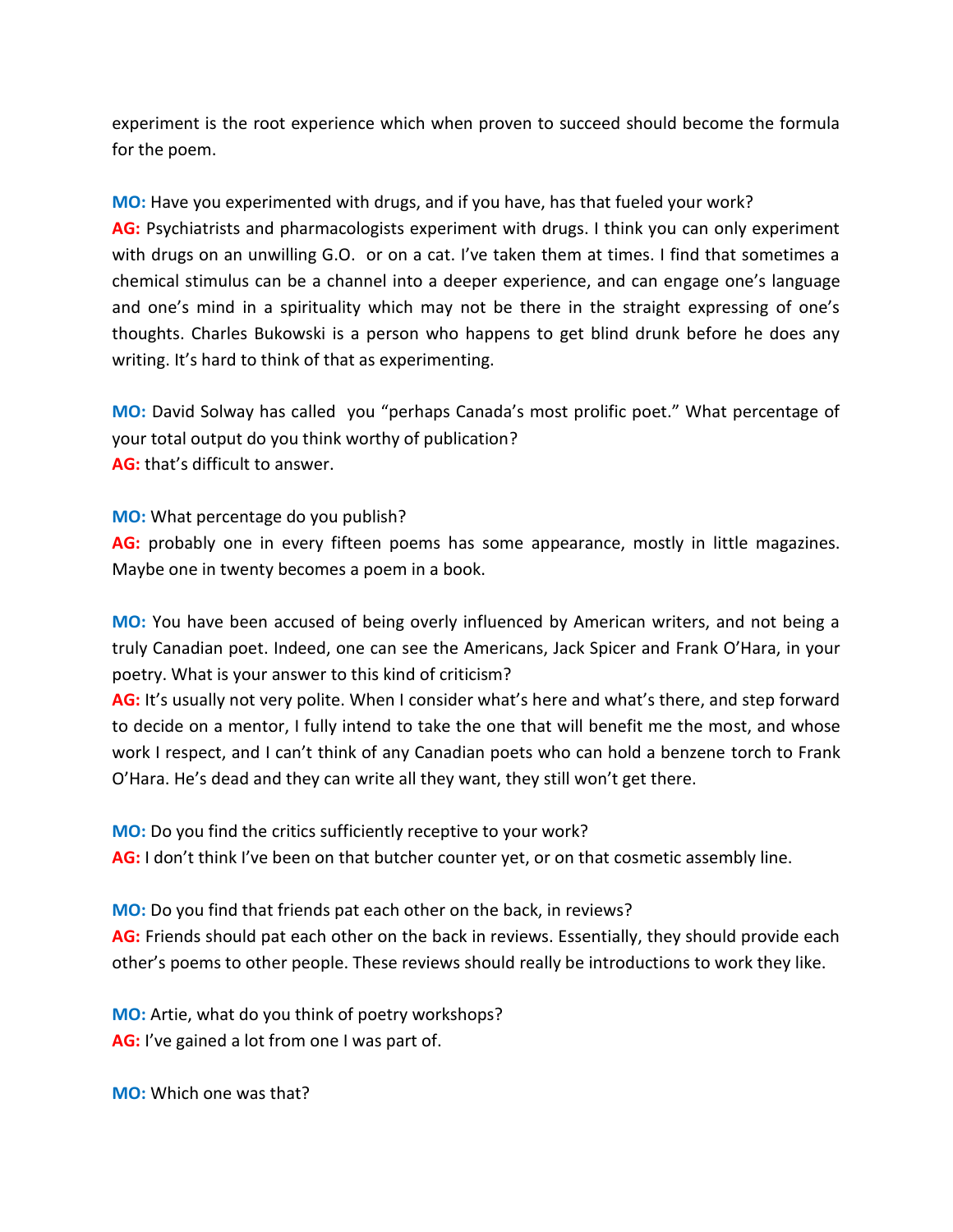**AG:** George Bowering's.

### **MO:** In Montreal?

**AG:** Yes. In 1968/69. I see them hurting potentially good writers and pandering to people who have no business sitting in front of a typewriter. A workshop cannot be of any use unless there is someone capable of transmitting something valuable to the people in that workshop, and there just aren't enough good poet/teachers to go around. I'm afraid the average poetry workshop is rather pathetic.

**MO:** Does your acceptance as a member of the League of Canadian Poets mean that you are now part of the Establishment?

**AG:** Certainly not. I'm in there to see if collectively individual poets can get a better deal from the arts/money sector, and I'm also in there personally to see if I can get a share of the money that they are always willing to give away to the figureheads of society like the League, but would hesitate to give to individuals. Canada Council does not quite trust themselves. They've made too many howlers. They would like to see thousands of mitts up in the air before they throw that one baseball.

**MO:** Does your Jewish background work its way subconsciously into your writing? **Gold:** Only in that I feel guilty when I don't write, and guilt is a very Jewish thing.

**MO:** Artie do you feel that university libraries adequately support young writers like yourself? **AG:** Not at all. The library has not allowed its space to be used for poetic activities. The library is like a museum of books. It really has no side activities.

I've been pretty annoyed at various libraries at various times, for not allowing me to take out books. It's kind of strange that at the Old Sir George library where I had three books, I couldn't even take out my own book.

**MO:** In one of your poems, you say you would not live your life over again. Why is that? **AG:** That is in the context of the poem. It was comparing someone else's wanting to live her life over again, having thought she got a raw deal. I'm sort of content the way the blows have fallen. I might even have botched it more given a second chance.

## **MO:** What do you want to do with the rest of your life?

**AG:** I would like to continue writing. I would like certain things to happen in my writing. They are vague now. If I could express them in words, I would probably be doing those things right now. You only get one chance at life, and it seems very important that you leave your peers,